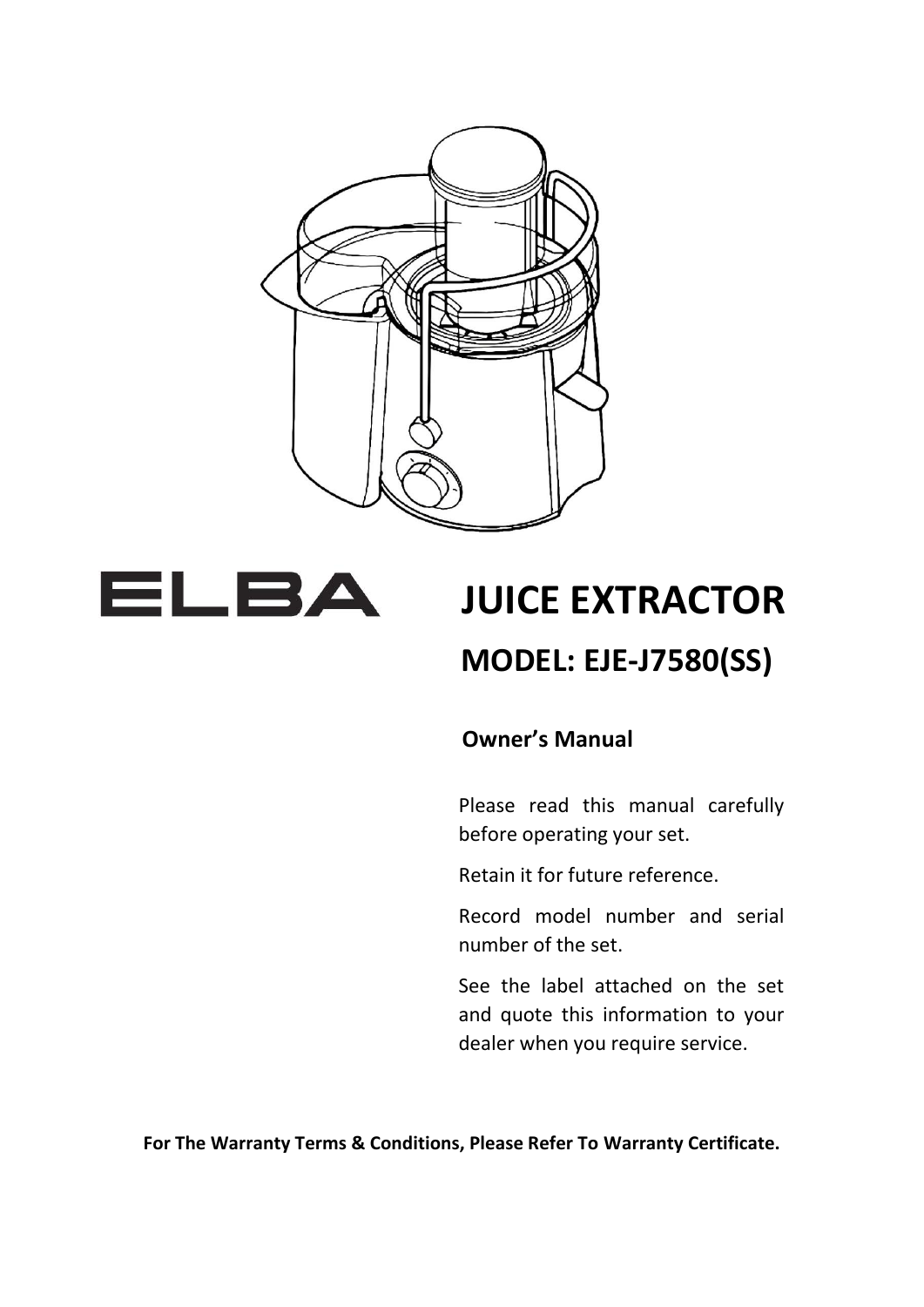#### **IMPORTANT SAFEGUARDS**

- 1. Read all instructions before use.
- 2. Do not use the appliance if the stainless steel grater and filter assembly is damaged.
- 3. Do not contact the plug or power cord with wet hands.
- 4. Do not let plug remains plugged when not in use.
- 5. Do not immerse the power cord, plug or motor base into water or any other liquids.
- 6. Do not use this appliance when the plug or power cord is damaged or the plug is not properly inserted.
- 7. Never bend or bind the power cord or apply by excessive force, otherwise it may cause damaged. If the power cord is damaged, return the appliance to the nearest authorized dealer or after-sales service center for examination, repair, electrical or mechanical adjustment.
- 8. Keep the power cord out of reach of children. Do not let the power cord hang over the edge of the table or worktop on which the appliance stands.
- 9. Always use the appliance on a flat, stable and heat resistant surface.
- 10. Do not move or carry the appliance during operation.
- 11. Do not operate the appliance continuously for more than 3 minutes. Let the appliance to cool down for 10 minutes before continuing the next juicing.
- 12. Never put any fruits and vegetables inside the pulp chute until the appliance is power on.
- 13. Only use the food pusher as supplied. Never put your fingers or any other sharp object into the pulp chute.
- 14. Beware when handling the stainless steel grater and filter.
- 15. Always make sure the appliance is properly and completely assembled before operating. The unit will not turn on unless it is properly assembled.
- 16. Before disassembling the appliance, switch off the power and wait for the filter to stop operating.
- 17. Before cleaning the appliance, make sure the control switch has turned to "0" position. Switch off the power and unplug from wall outlet then slowly remove the parts.
- 18. This appliance is not intended for use by persons (including children) with reduced physical, sensory or mental capabilities, or lack of experience and knowledge, unless they have been given supervision or instruction concerning use of the appliance by a person responsible for their safety.
- 19. Children should be supervised to ensure that they do not play with the appliance.
- 20. Do not use the appliance outdoors.
- 21. Use this appliance for its intended use only.
- 22. This product has been designed for domestic and household use only. Any commercial use, inappropriate use or failure to comply with the instructions, the manufacturer accept no responsibility and the warranty will not apply.
- 23. Save this instructions for future reference.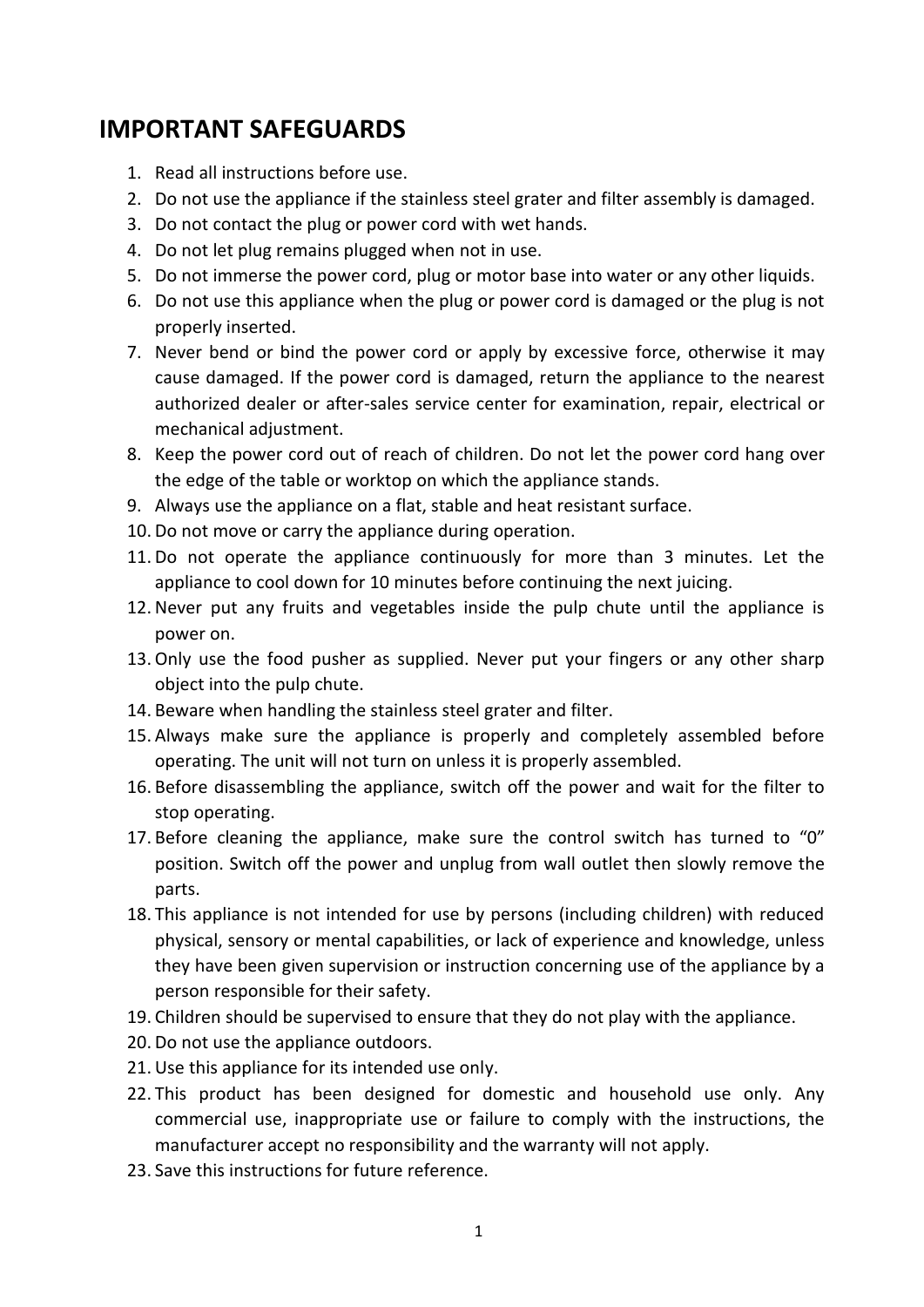#### **DESCRIPTION OF PARTS**



- A. Food pusher F. Motor base
- B. Stainless steel grater and filter **G. Control switch**
- 
- D. Spout with anti-drip I. Juice cover
- E. Locking handle **J. Food chute**
- 
- 
- C. Filter holder H. Pulp container
	-
	-

#### **INSTALLATION INSTRUCTIONS**

- 1. Place the motor base onto a flat surface and make sure it is level.
- 2. Place the filter holder onto the motor base and make sure it is fitted correctly. Make sure that the spout is fitted correctly into the recess.
- 3. Install the stainless steel filter into the filter holder by pressing it gently downwards and turning it until it snaps into place. *WARNING: The filter may has sharp blades, please handle with care to avoid the risk of injury.*
- 4. Fit the pulp container beneath the rear edge of the filter holder.
- 5. Install the lid so that the side tabs fit perfectly into the slots on the filter holder and make sure it perfectly covers the pulp container by gently pressing it downwards.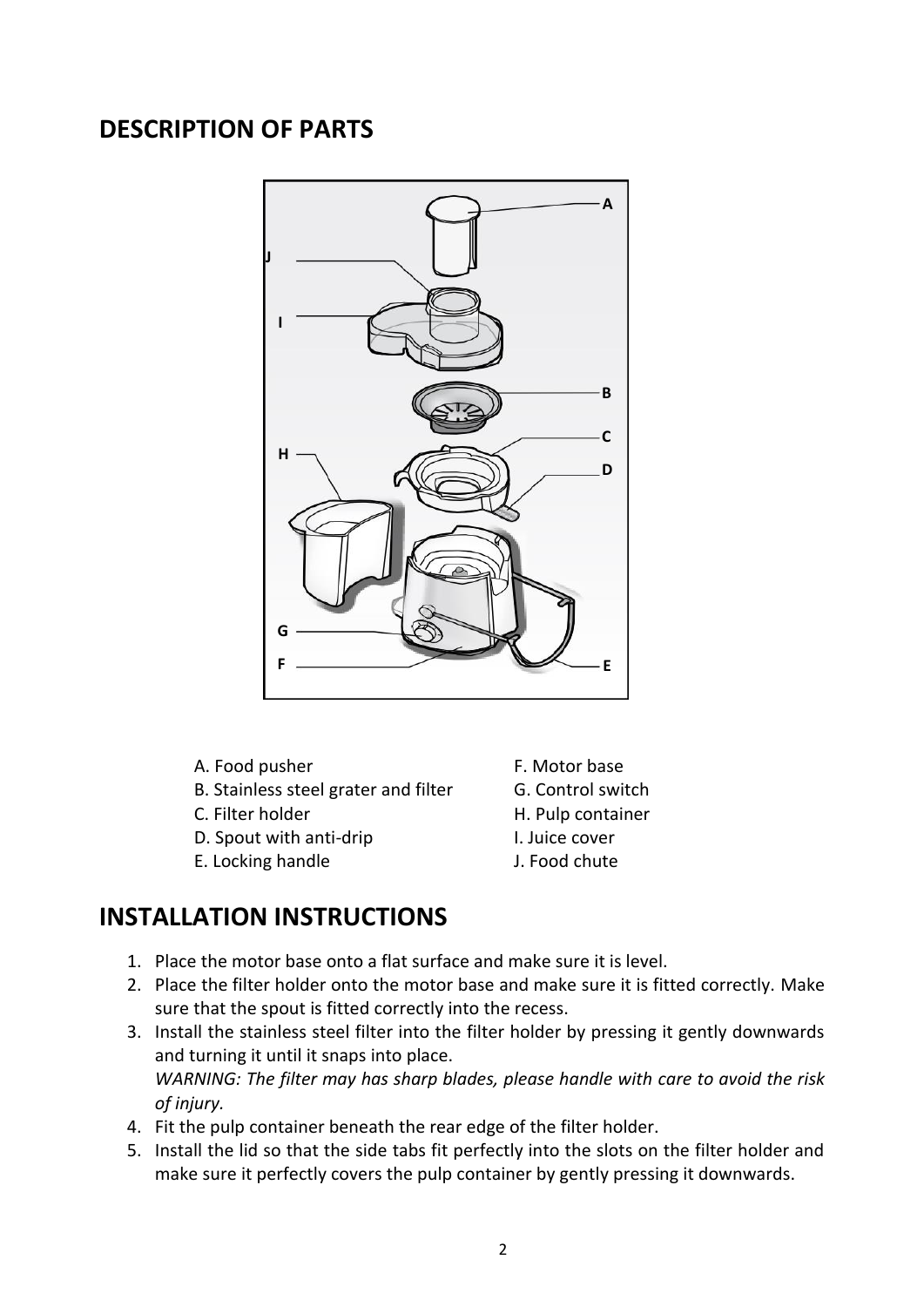- 6. Lift the locking handle upwards and secure it in place over the lid by pressing it until it snaps into place in the clips on the left and right of the lid. *WARNING: Before each use, make sure that the appliance and all its parts have been correctly assembled. Otherwise the appliance will not function.*
- 7. Place the previously prepared food into the special food chute and place a container under the spout with drip proof opening. During operation, the spout needs to be kept down to allow the juice to dispense.
- 8. When juicing has completed, the spout can be raised upward to prevent any residual juice from dripping.



Figure 2 Figure 3



Figure 4 Figure 5





Figure 8







Figure 6 Figure 7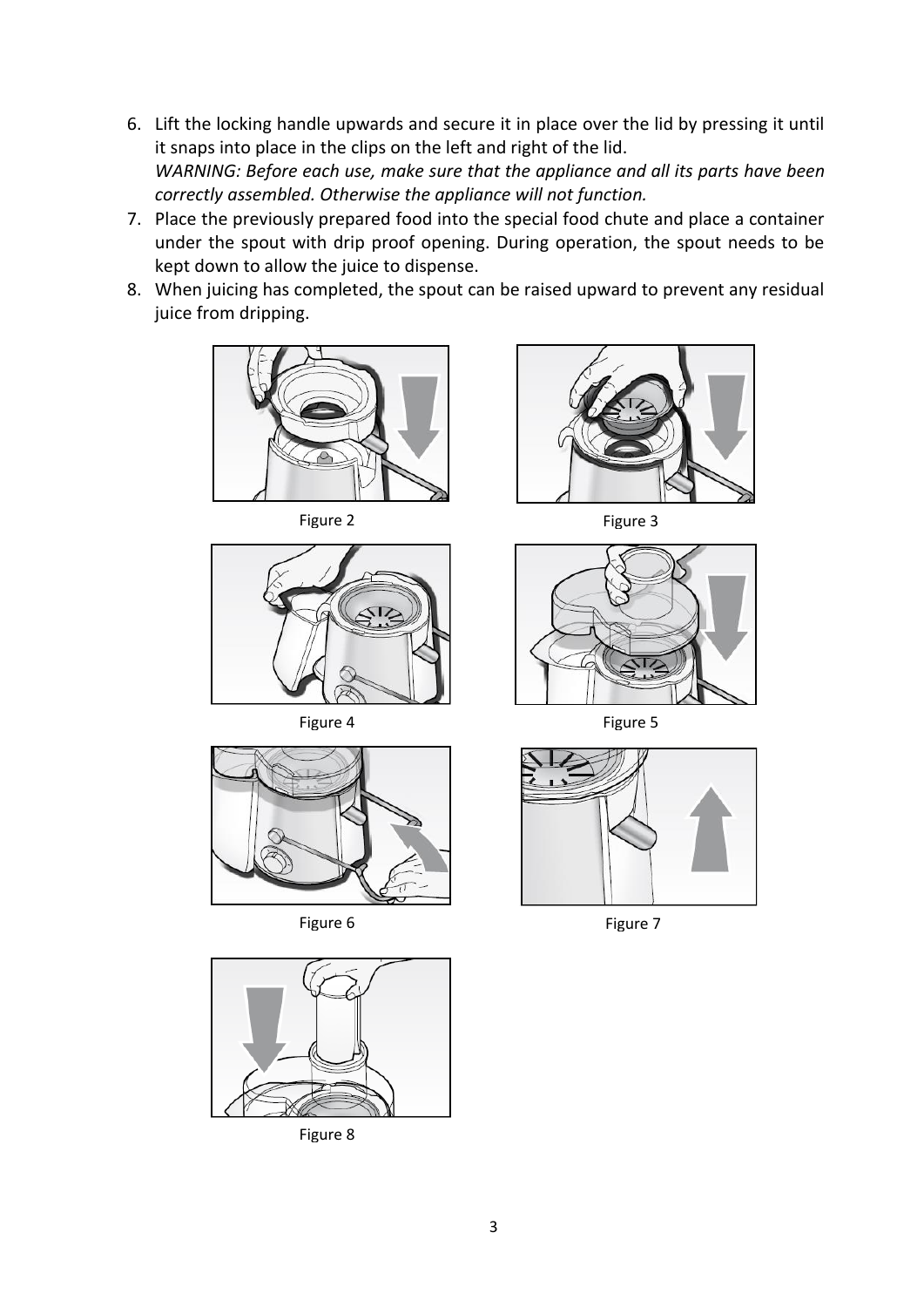# **PREPARATION OF FRUITS AND VEGETABLES**

- 1. Wash the fruits and vegetables that need to be extracted.
- 2. Peel fruits that have inedible skins such as citrus fruits, pineapples, melons, papayas, etc.
- 3. Pit all fruits with seeds such as peaches, nectarines, cherries and etc.
- 4. Fruits and vegetables such as apples, carrots and cucumbers will not need to be cut into small pieces. Unless the fruits or vegetables are too big to be fit into the feeder tube, slice it before starting to extract.

#### **OPERATING THE APPLIANCE**

#### **Juicing**

- 1. Before using, please make sure the control switch of the motor base in stop state. In case assembly is not completed, starting the appliance accidently can be avoided to prevent unnecessary injury to persons or damage to property.
- 2. Before juicing, make sure stainless steel grater and filter and rotor clutched into position, and no hard contact between stainless steel grater and filter and juicer cover. Secure the locking handle into the cover slot.
- 3. Turn on power supply, press switch to let the appliance run no-load for 5 sec. Put prepared vegetable or fruit into feeder tube and press with the food pusher with evenly, hard and slowly. To extract the maximum amount of juice always push the food pusher down slowly.
- 4. When pressing food with the food pusher, force shall be applied evenly. Do not apply sudden force, otherwise juicing effect will be reduced.
- 5. When juicing processing is operating, keep the spout with anti-drip-proof opening with down to allow the juice to come out. When juicing has finished, the spout can be raised to prevent any residual juice from coming out.

#### **Note:**

This appliance is designed with button switches of '0' grading, 'I' grading, and 'II' grading ('O' for stop, 'I' for weak grading, and 'II' for strong grading). For juicing, select strong grading and after using for 1 min, stop for 1 min, then use again. After the above operation is performed for three time, stop for 15 min and do not operate until the motor is cool down. In this way, the lifespan of this appliance will be prolonged.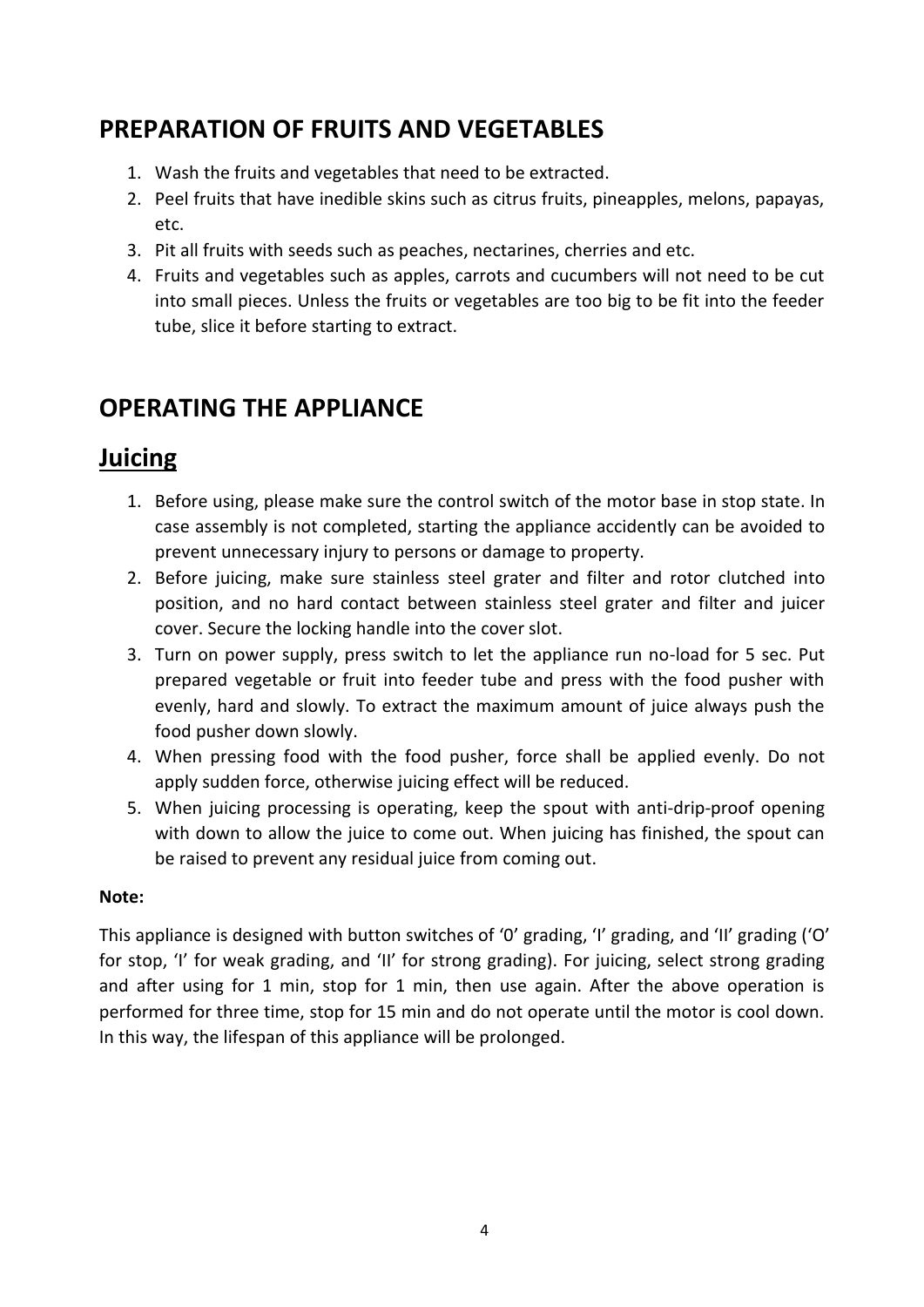## **DISASSEMBLE THE APPLIANCE**

IMPORTANT: Before disassembling the appliance, make sure that the control switch is in the '0' position. The plug has been unplugged from the wall outlet and the motor has completely stopped operating.

- 1. Remove the food pusher from the feeder tube.
- 2. Remove the pulp container by holding onto the feeder tube and tilting the juicer slightly and take out the pulp container.
- 3. Remove the juice jug.
- 4. Hold the juice cover and lift up the safety locking handle from the grooves on the side of the pulp chute / juice cover.
- 5. Life up to remove the juice cover.
- 6. Remove the spout cover (together with stainless steel grater) by placing one hand under the spout and another hand holding under the spout cover edge (opposite the spout) and lift it upwards.

Note: Be careful when handling the grater and filter assembly as the as the cutting blade are very sharp.

### **CLEANING AND MAINTENANCE**

- 1. Turn the control switch to the speed '0' and wait for motor to stop operating.
- 2. Unplug the plug from the wall outlet.
- 3. Disassemble the juicer (refer to disassemble the appliance).
- 4. Clean the following parts with soapy water. A mild detergent is recommended to clean the parts. Rinse the parts well and dry thoroughly.
- 5. Rinse the stainless steel grater and filter assembly/ cutting blade with clean water. Use cleaning brush gently clean away pulp from the filter and cutting blade. If the holes of the filter are blocked with pulp, soak the filter assembly into hot water to remove the pulp and clean with the nylon brush again. Allow to dry on a cloth or paper towel before reassembling the juicer.
- 6. Wipe the motor base and safety locking handle with a soft dry cloth.

### **HELPFUL HINTS**

- 1. A small amount of lemon juice can be added into the apple juice to prevent juice from turning into brown color.
- 2. Do not use dry fruits as they do not contain juice and will clog the juicer.
- 3. Allow the juicer to run for one minutes before turning '0' speed to allow any excess juice to be extract from the pulp.
- 4. Plastic bag can be put in the pulp container for easy clean-up.